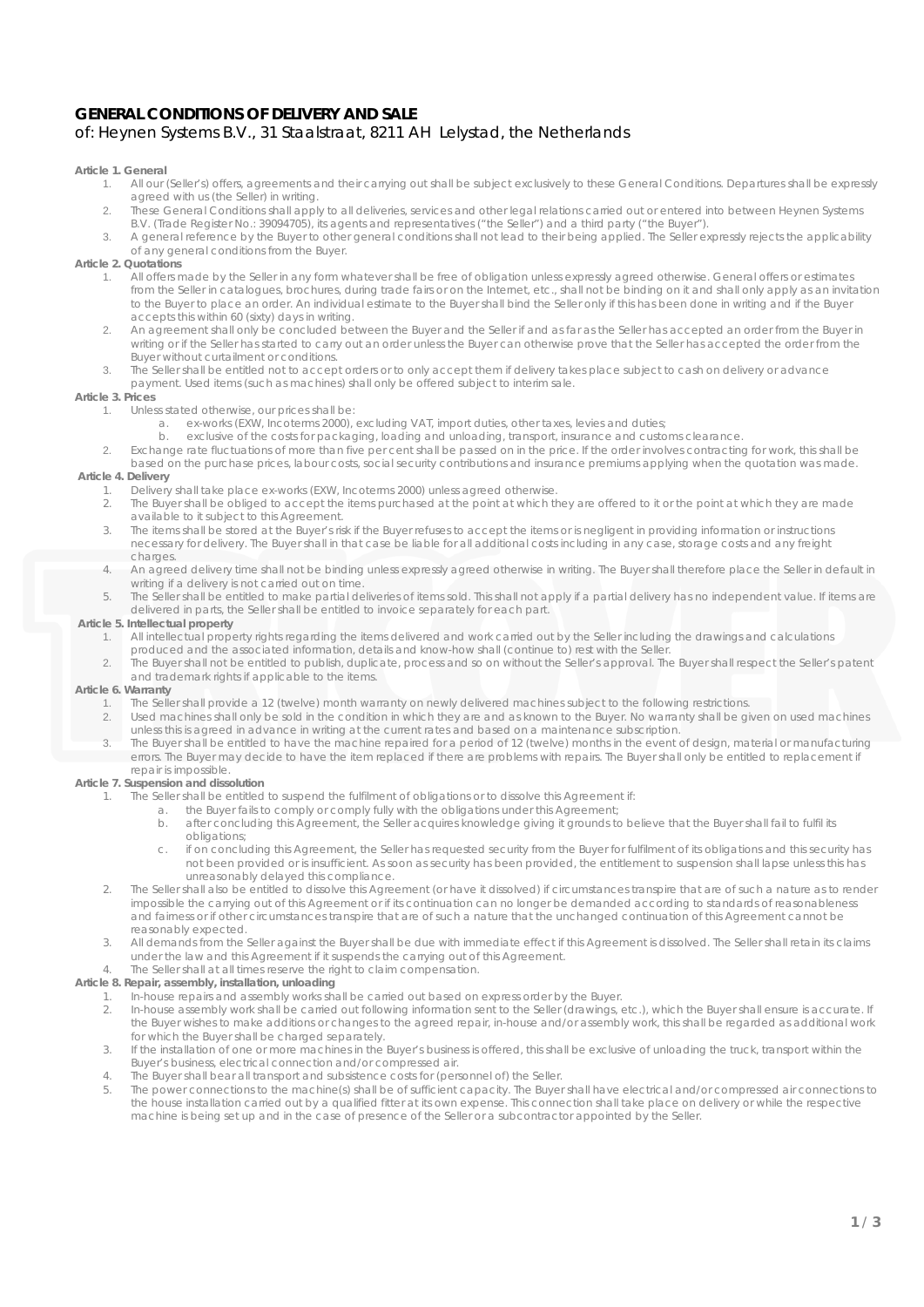- 6. The Buyer shall ensure the necessary cranes, (a) sufficiently heavy fork lift truck(s) and free access for the maximum size of the machine(s) up to the actual installation location.
- 7. The Buyer may be charged for the costs of delays in delivery, unloading and setting up the machine(s) arising from the failure to fulfil one or more of the elements in these conditions.

# **Article 9. Technical requirements**

- 1. All items to be delivered that come under the European Machinery Directive shall be tested by the Seller according to EC norms and provided with EC markings and declarations.
- 2. If items to be delivered in the Netherlands are to be used outside the Netherlands, the Buyer shall be obliged to have a translation of the Dutch handbook to hand and to submit this to the user.
- 3. All other technical requirements placed by the Buyer on the items to be delivered and which depart from the requirements of the Machinery Directive shall be stated by the Buyer when concluding this Agreement and be included in this Agreement in writing.

## **Article 10. Claims**

- 1. The Buyer shall examine the items purchased (or have them examined) on delivery or as soon as possible thereafter. The Buyer shall check whether the items delivered comply with this Agreement, namely:
	- a. whether the correct items have been delivered;
	- b. whether the quantity of the items delivered complies with what has been agreed;
	- c. Whether the items delivered comply with the agreed quality requirements or if these do not apply, the requirements that may be placed for normal use and/or commercial purposes.
- 2. The Buyer shall notify the Seller of any visible defects or deficiencies in writing within 10 days of delivery.<br>The Buyer shall notify the Seller of any invisible defects in writing within 10 days of discovery and no la
- 3. The Buyer shall notify the Seller of any invisible defects in writing within 10 days of discovery and no later than six months after delivery.<br>4. Even if the Buyer makes a claim on time, it shall remain obliged to pay f
- 4. Even if the Buyer makes a claim on time, it shall remain obliged to pay for and accept completed orders.<br>5. Items can only be returned to the Seller following prior written approval
- 5. Items can only be returned to the Seller following prior written approval.

### **Article 11. Liability**

- 1. The Seller shall not be liable for any damage to the Buyer of any kind unless this damage is the direct and exclusive result of a shortcoming attributable to the Seller. The Seller's liability shall at all times be limited to an amount equal to the invoice amount for the items or services provided by or work carried out by the Seller to which liability relates. Compensation shall only apply to damage for which the Seller is insured or should reasonably have been insured. The Seller's liability shall at all times be limited to the amount that the Seller itself is able to recoup from its insurer.
- 2. The Buyer shall only be entitled to assert (warranty) claims against the Seller if the warranty obligations regarding the items delivered by the Seller have not been accepted by third parties (such as manufacturers). The Seller's liability shall in that case be limited to defects resulting from manufacturing and material defects.
- 3. If items delivered by the Seller should be defective, the Seller's liability towards the Buyer shall be limited to that stated in these General Conditions under "Warranty".
- 4. In the event of a claim, if the Seller upholds the claim, with respect to the quality and if the Seller is liable subject to paragraphs 1 and 2, the Seller shall only be liable, at the Seller's discretion for:
	- a. repairing the defects (free of charge);
	- b. delivering replacement goods or parts on receipt of the defective items or parts;<br>c. repaying the purchase price/credit entry for the invoice issued to the Buyer with
	- repaying the purchase price/credit entry for the invoice issued to the Buyer with dissolution of the concluded agreement without legal intervention as far as the purchase price, the invoice and the agreement relate to the defective items delivered.
- 5. The Buyer shall bear any travel and subsistence costs if a fitter is required for replacing or repairing the defective items or parts.
- 6. All warranty obligations on the part of the Seller shall lapse if the Buyer has carried out or has had carried out any repairs and/or changes to the items without prior, express approval in writing.
- Apart from any obligations on the part of the Seller under the above conditions, the Seller shall never be obliged to pay any compensation to the Buyer and other parties except in the case of intent or culpability by the Seller (by the party holding the Seller liable and able to provide evidence of this). If the item purchased fails to work properly during the agreed warranty period, the Seller shall also never be liable for:
	- subsequent and/or trading losses, direct or indirect loss of any kind, loss of earnings downtime losses included as incurred by the principal, its subordinates and third parties employed with or for it due to the full or partial (re-) delivery of items, delayed or defective delivery or non-delivery of items or by the items themselves;
	- damage done to items (including moveable and immoveable items) or persons while carrying out installation, assembly and/or repair work;
	- damage or injury inflicted on persons and/or property due to the Buyer and/or its subordinate(s) using the item, working on it or handling it in any other way during the installation, assembly, maintenance and/or repair period unsupervised by the Seller;
	- damage occurring due to failure to adhere to the operating regulations/instructions;
	- damage occurring due to the item delivered by the Seller having been used for another purpose than for which it was intended or for which it is unsuitable;
	- damage occurring while loading the items ex-works, warehouse or Seller's storage location after the Seller has made the item available to the Buyer in accordance with article 4, paragraph 1;
	- damage occurring while unloading the items if the Seller has had the items transported to the Buyer's address at the Buyer's request;
	- damage occurring or caused by actions with or (assembly) work to the item, carried out by the Buyer or by or on behalf of third parties engaged by the Buyer.
- 8. The Seller shall not be liable for damage that comes to light 12 (twelve) months after the event leading to the damage.
- 9. From the point of delivering the items to the Buyer, the Seller shall be released from all third party claims including the payment of
- compensation, irrespective of whether the damage occurred as a result of the composition and/or manufacturing errors or for other reasons. 10. If the Buyer holds the Seller liable for compensation based on a demand taken over by a third party whereby the Seller was in any way directly or indirectly involved in causing the damage, the Seller may also appeal to the above conditions with respect to the Buyer.
- The above conditions shall apply with respect to persons who are in any way involved in carrying out the Seller's obligations towards the Buyer. 11. The Buyer shall not be entitled to return the items for which there is no justifiable claim. The Buyer shall bear all costs of returning the items if this nevertheless takes place without valid grounds. The Seller shall in that case be entitled to store the items with third parties at the Buyer's expense and risk.